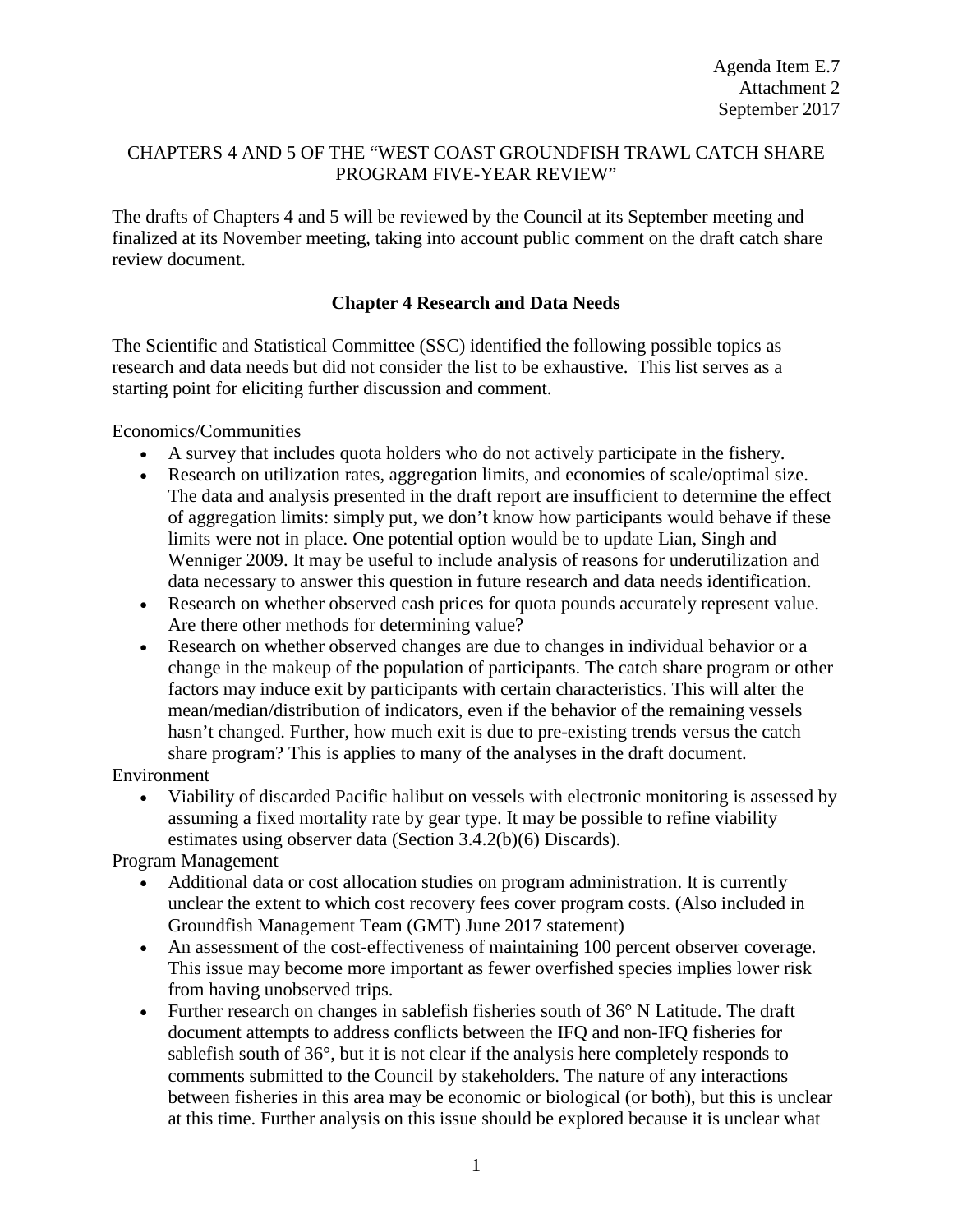conclusions should be drawn from the existing analysis of sablefish landings in the Morro Bay area (e.g. Figures 3-52 and 3-53).

# **Chapter 5 Recommendations**

### **Modify the current review schedule (currently once every four years).**

Amendment 20 called for a review of the catch share program once every four years, after the initial catch share review. Amendment 21 called for a review of intersector allocations at the same time as the initial catch share review but was silent on a schedule for any further reviews of intersector allocations. In June 2017, the GMT recommended that the catch share review schedule be changed to once every seven years. Since then, analysts have suggested a review once every six years, so that the review could be sequenced with the biennial specifications process.

# From the [June 2017 GMT statement](http://www.pcouncil.org/wp-content/uploads/2017/06/F2c_Sup_GMT_Rpt_Jun2017BB.pdf):

For all new Limited Access Privilege Programs (LAPP), the Magnuson-Stevens Fishery Conservation and Management Act (MSA) requires "a formal and detailed review 5 years after the implementation of the program and thereafter to coincide with scheduled Council review of the relevant fishery management plan (but no less frequently than once every 7 years)" (16 U.S.C. 1853a MSA § 303A(c)(G)). The GMT recommends that the Amendment 20 Appendix E review requirement be changed from four to seven years. NMFS Guidance specifies "the second review should be initiated before the end of the program's 12th year, regardless of when the initial review was actually completed", which means the Council should initiate the next review no later than 2022. Annual indicators will continue to be available to the Council to assess the program during the interim (e.g. annual reports and the FishEYE tool from the Economic Data Collection (EDC) Program, Groundfish Mortality reports from the Fisheries Observation Science Program). Several recent and upcoming changes to management of the fishery (e.g. alterations to Rockfish Conservation Areas and gear regulations, and the rebuilding of canary and darkblotched rockfish) may lead to significant effects that should be addressed in the next review; however, these effects will take longer than four years to observe in lagged data once changes are implemented in regulations.

#### Analyst's note:

It may be useful to coordinate the review timing with the biennial specifications process. One approach would be to schedule next review to start in 2022 and occur every six years thereafter. Under this schedule, the review would be initiated toward the end of even numbered years such that it would be completed in the early fall of the following year, on time to inform the the selection of management measures in relation to the biennial specifications process.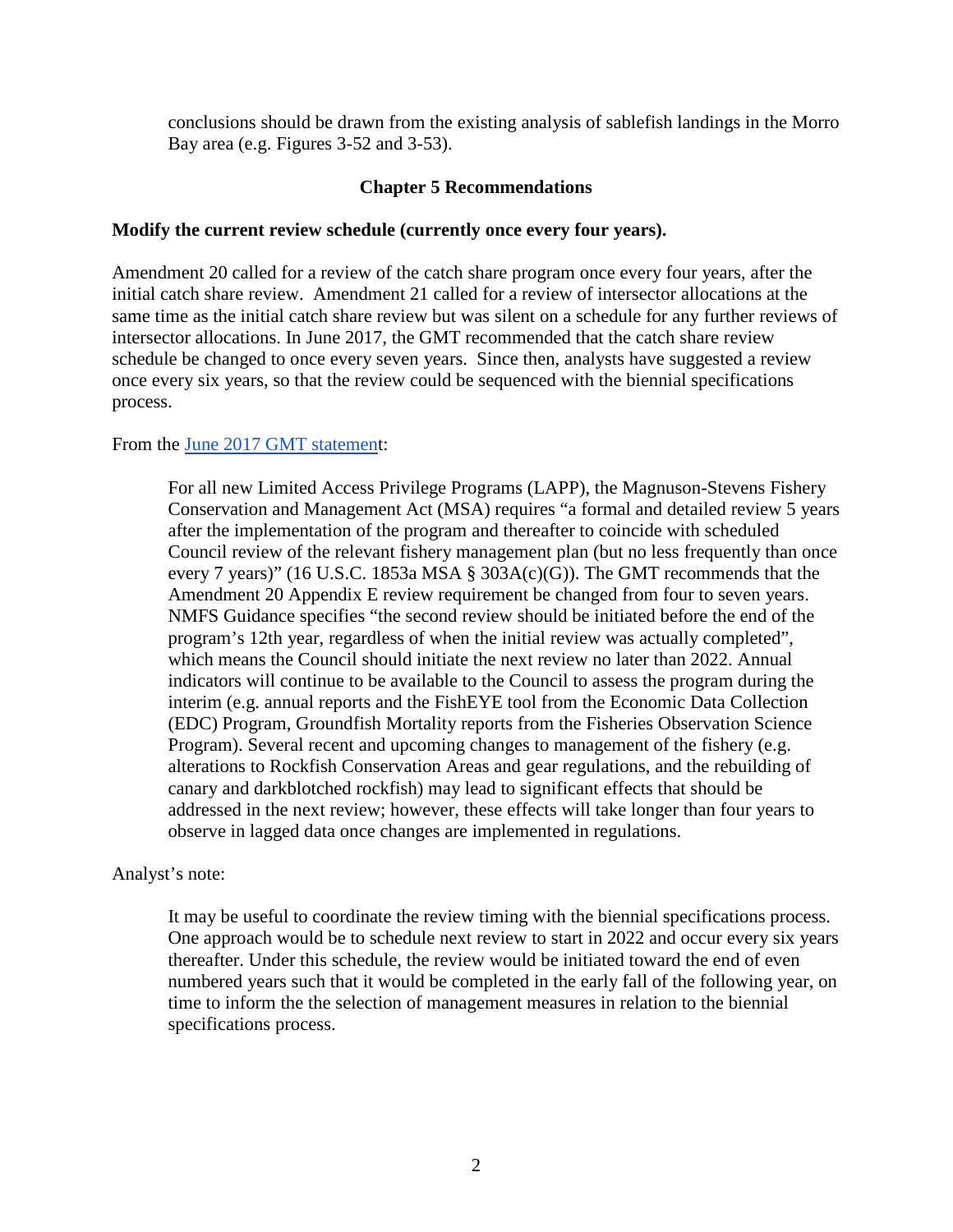#### **Implement a mandatory survey of quota share (QS) owners:**

Currently, QS owners that do not have a limited entry trawl permit registered to a vessel that they own or lease during the year or first receiver licenses are not required to submit economic data. A number of Council advisory bodies have identified the need for information from these QS owners, as reflected in the following excerpt from a [June 2017 GMT statement:](http://www.pcouncil.org/wp-content/uploads/2017/06/F2c_Sup_GMT_Rpt_Jun2017BB.pdf)

The GMT recommends the Council consider implementing a mandatory survey of quota share (QS) owners, a recommendation made in Agenda Item F.6.c, Supplemental CAB Report, November 2016:

The [Community Advisory Board] CAB recommends that data submission by QS owners that are not currently required to submit EDC forms be required. The form would not necessarily need to be very extensive, but would help inform future catch share reviews, particularly with respect to providing a more complete picture of harvesting operations' profits and indicating whether QS owners participate directly in the fishery and at what level.

This additional data collection would improve the ability to better understand and compare absentee QS holders who lease out quota with those who actively fish. The current lack of information from QS holders makes it difficult to accurately estimate the financial performance of active vessels in the fleet.

This topic also arose in the SSC economics subcommittee meeting in November 2016, which stated the issue as follows:

...for evaluating financial performance of individual entities or for the fleet of active vessels, revenues and costs from quota transfers should be considered, since some of the revenue from quota transfers accrue to quota owners that do not operate vessels in the fishery and not accounting for this "leakage" will tend to overstate the net revenues accruing to the active harvesters in the fishery.

In addition to making it difficult to estimate the financial performance of active vessels, the lack of information from QS holders inhibits the ability to make accurate economic impact estimates for different port areas. When a portion of groundfish revenues is used to pay for quota, the recipients of those payments will likely have a positive impact on the communities where they reside and spend their proceeds on goods and services. Given the current lack of information, it is unknown which communities are likely benefiting from quota payments. Secondly, results from the Pacific Coast Groundfish Social Survey presented in Agenda Item F.2.a, Catch Share Analysts Report section  $3.2.2(g)(3)(b)$  indicates that a wide diversity of fishery participants express concern with absentee quota owners. The collection of information from QS holders would improve understanding of the role that absentee owners play in the fishery.

In its [June 2017 statement,](http://www.pcouncil.org/wp-content/uploads/2017/06/F2c_Sup_GAP_Rpt_Jun2017BB.pdf) the Groundfish Advisory Panel (GAP), on the other hand, has suggested not moving forward with this additional data collection at this time:

The GAP requests a modification to CAB recommendation #3 (implications of increasing lease costs). Instead of immediately implementing a new economic data collection (EDC) form to allow tracking of leasing by quota share accounts not linked to vessel accounts, the GAP recommends further analysis to identify whether this is in fact an area of